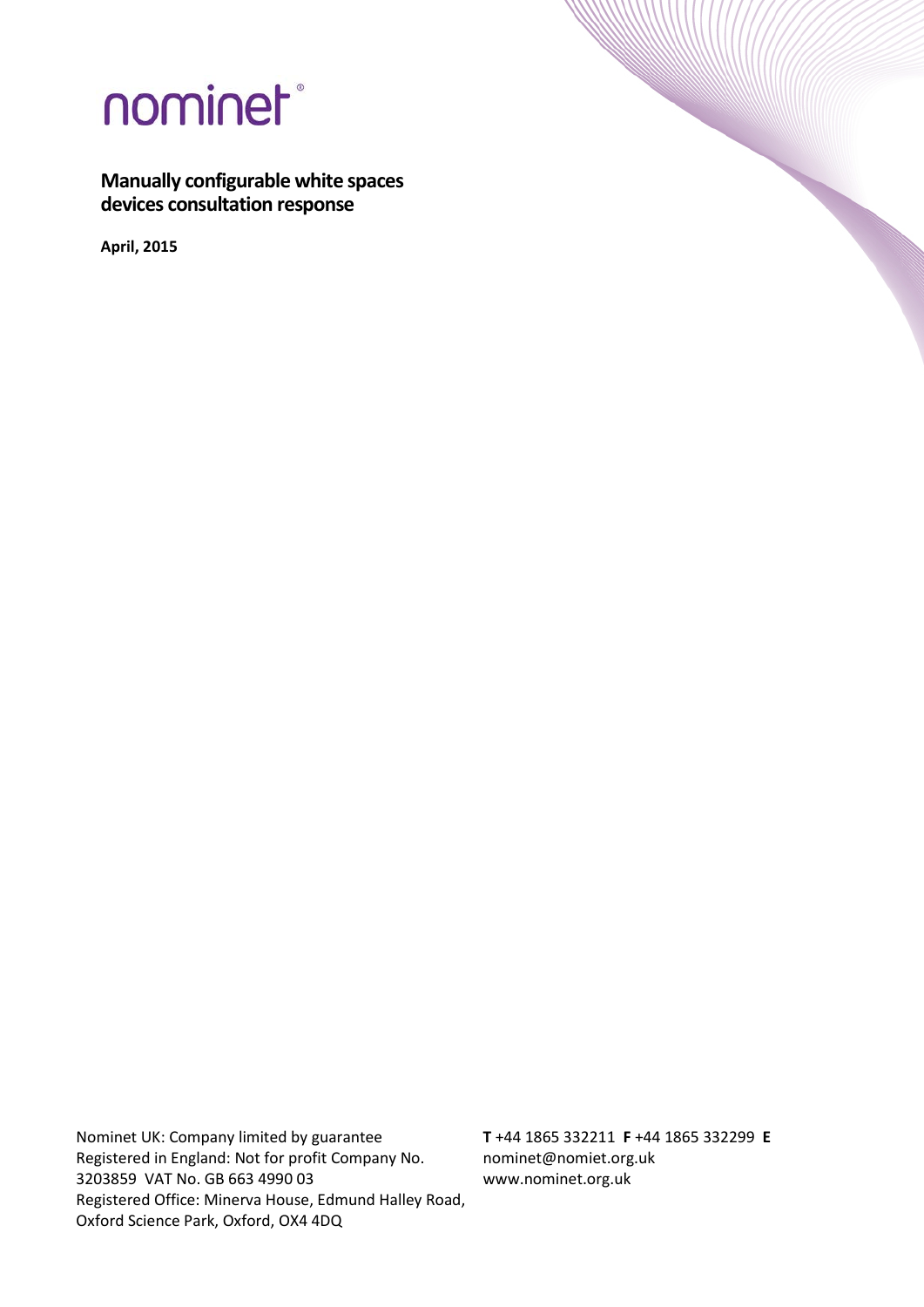# **General response**

### *Introduction*

### **About Nominet**

Nominet is the private not-for-profit company responsible for running the .uk internet domain name registry. We are a medium sized company employing approximately 150 people in Oxford, London and Cardiff. Nominet's articles of association commit the company to working for the public benefit and since 2008 any surplus generated by the company has been donated to an independent charitable foundation, the Nominet Trust.

We are now starting to use the technical expertise within the company to explore new business opportunities in areas such as cyber security, smart cities and the Internet of Things and are investing heavily in research and development.

## **Nominet's participation in the TV White Spaces pilot**

Over the past two years, Nominet's R&D team has built a TVWS database and qualified for participation in Ofcom's pilot scheme as a TV White Spaces Database (WSDB) provider. The on-going collaboration between Nominet, Ofcom, and the other stakeholders has helped inform Ofcom's development of the TV White Spaces (TVWS) regulatory framework. Our WSDB has been used for academic research, for exhibits (e.g. at the Glasgow Science Centre during the Commonwealth Games), and in two live trial projects.

Most notably, Nominet has deployed prototype TVWS hardware to enable real-time time measurement of Oxford's streams and rivers as part of a local community project called the [Oxford Flood Network.](http://oxfloodnet.co.uk/) This has demonstrated a practical use of TVWS in enabling Internet of Things applications. In Oxford people are installing their own water-level monitoring sensors in order to share local information and knowledge about rivers, streams and groundwater to build a better, hyper-local picture of the flood risk at high-resolution and at street level on the streams, groundwater and the complex basin of the Thames and Cherwell rivers.

## *Ofcom's decision to limit licence exemption in TV White Spaces*

As a foreword to our response to this consultation we want to set out our concern regarding Ofcom's decision to limit the licence exemption for TV White Spaces Devices (WSDs) to only those that are automatically configured with the various parameters that need to be sent to the WSDB. While we understand that this fits with the ETSI standard, as Ofcom note in the consultation, there are no devices on the market that currently meet this standard. We do not consider that Ofcom has provided any compelling evidence to suggest that such devices will be available within the three-year timescale suggested in the consultation. Indeed, it is questionable as to whether a manufacturer will ever see the nascent European market as providing sufficient demand for devices that meet Ofcom's requirements for licence exemption.

We were surprised that Ofcom's February 2015 policy statement was so definitive about this issue and we would have preferred to see an open consultation process prior to the finalisation of Ofcom's policy.

Nominet UK: Company limited by guarantee Registered in England: Not for profit Company No. 3203859 VAT No. GB 663 4990 03 Registered Office: Minerva House, Edmund Halley Road, Oxford Science Park, Oxford, OX4 4DQ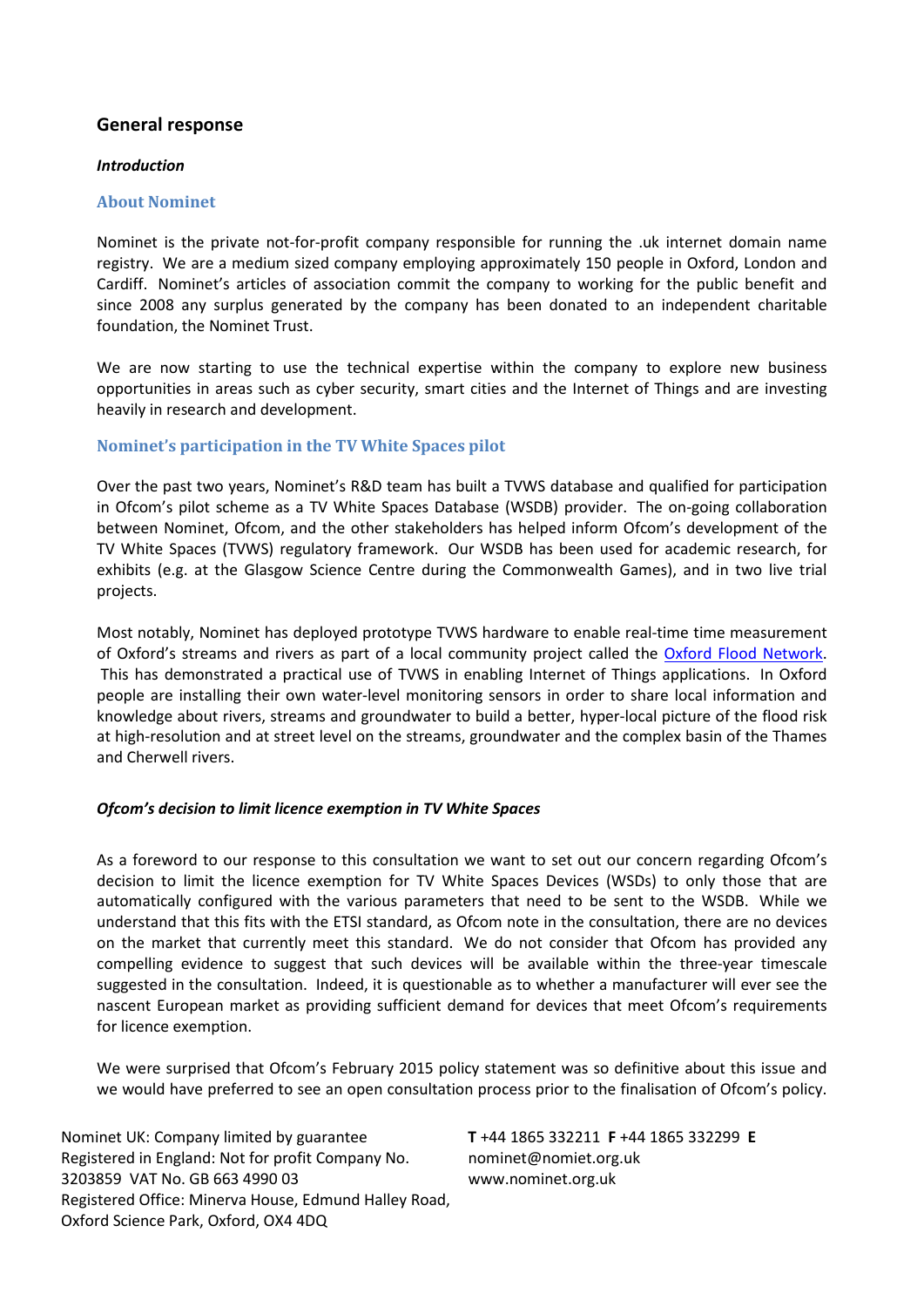This was particularly surprising given Ofcom's well-deserved reputation for consulting widely on significant policy questions.

We understand that the key concern that Ofcom's proposals for licensing are seeking to address is the possibility of interference caused by misconfigured devices. However, there is no evidence presented by Ofcom as to the likelihood that a user will either deliberately or accidentally input incorrect information, nor the likelihood that such information will lead to interference. There are many types of devices available on the market that if incorrectly configured have the potential to cause interference to both licensed and licence-exempt frequencies, including manually configured devices used without incident by the PMSE industry. We therefore consider the increased likelihood of interference caused by manually configurable WSDs to be negligible and Ofcom's decision to limit licence exemption to automatically configurable devices to be disproportionate.

We note that Ofcom's Voluntary National Specification (VNS), on which the ETSI standard was closely modelled, was developed a number of years ago. In light of the experience of TVWS use around the world, we would question whether the ETSI standard continues to be the correct benchmark for licence exemption as suggested by Ofcom.

We believe that if Ofcom wants to regulate in a way that enables innovation in spectrum management and wireless communications then it should make all WSDs licence exempt. We would therefore encourage Ofcom to reconsider its decision set out in the February 2015 Policy Statement in light of its primary duty to further the interests of citizens and consumers, its duty to promote efficient use of spectrum and the broader interests of the UK economy.

Our position on licence-exemption notwithstanding, we have set out our response to the consultation questions below.

# **Areas for clarification in Ofcom's proposals**

We recognise that misconfiguration of devices has the potential to be a source of interference to primary users which need to be protected over TVWS communications. We do not expect a high number of WSDs to be deployed in the UK in the first few years from the launch of TVWS. In fact, device costs and user interfaces currently represent a high barrier for the consumer market. We therefore expect that WSDs will be deployed by professionals, thus minimising the risk of accidental misconfiguration.

Given the definition of MCWSD provided in the consultation document, we believe that all devices that will be manufactured might require some sort of manual configuration. This means that potentially all the WSDs will in fact be MCWSDs and therefore, according to the Ofcom proposal, will be subject to the proposed licensing regime. We do not believe that this was Ofcom's original intention and it is not the way that Nominet and other companies who have participated in the TVWS trials have understood the direction of Ofcom's regulatory approach.

We highlight some specific concerns below:

• The ETSI EN 301 598 standard requires that devices shall not allow the user to have access to hardware or software settings that relate to the exchange of the parameters. However, this requirement does not specify what part of the hardware or software cannot be accessed.

Nominet UK: Company limited by guarantee Registered in England: Not for profit Company No. 3203859 VAT No. GB 663 4990 03 Registered Office: Minerva House, Edmund Halley Road, Oxford Science Park, Oxford, OX4 4DQ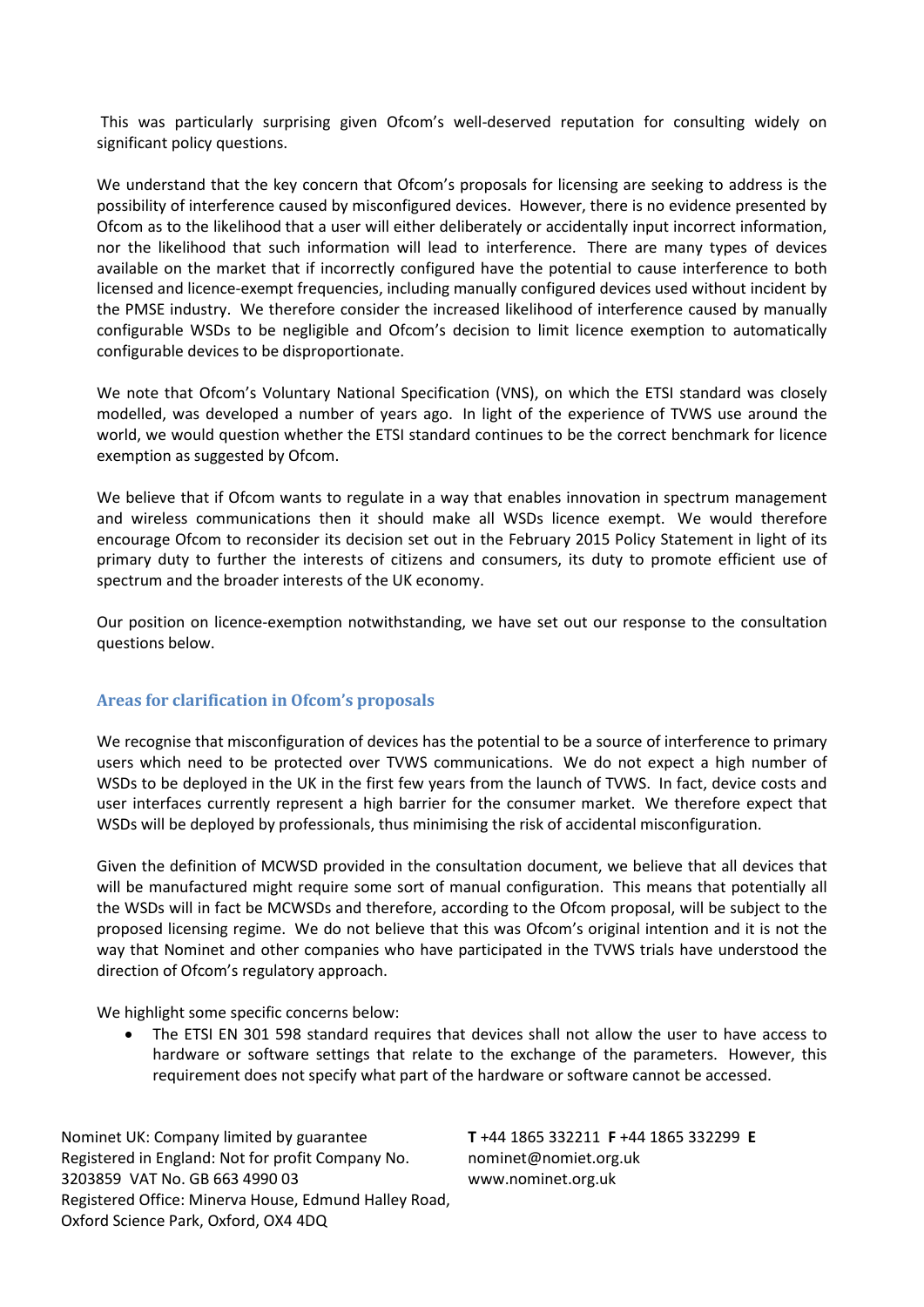- If a device has several geolocation methods available and the user is allowed to select which one is the most appropriate, does the device qualify as MCWSD?
- What are the permitted geolocation sources for ACWSDs? The consultation mentions GPS, but not other global navigation satellite systems (GNSSs). Can other geolocation technologies e.g. based on Wi-Fi, iBeacons, and cellular network be used?
- If a geolocation system is fitted into a MCWSD (e.g. a USB GNSS dongle), does the system become an ACWSD (and thus licence exempt)?
- Technically, the position that should be reported to the WSDB is the one of the antenna, not of the WSD. Do Ofcom therefore expect that the geolocation mechanisms would be able to automatically report the position of the antenna (latitude, longitude, altitude)? If so we foresee difficulties in attaching geolocation equipment (e.g. a GPS receiver) to the antenna itself, as well as complex situations for devices using multiple antenna.

# *Reliability of automatic configuration compared to manual configuration*

Automatic configuration is not always more accurate than manual configuration. For example, since different geolocation systems have different accuracy for horizontal geolocation and Ofcom's default location uncertainty value is 0m, we observe that the chosen geolocation method might have an impact on the accuracy of the reported location. For consumer GPS receivers, the vertical error can be +/-23 meters with a dilution of precision (DOP) of 1 for 95% confidence. This might lead to altitude measurement fluctuations leading to potential for interference or, most likely, for reduced white spaces availability, and therefore an inefficient use of the spectrum.

In the February Policy Statement Ofcom does not clearly state whether the "location validity" parameter includes altitude as well as the horizontal location. If the location validity is only bi-dimensional, then there may be concerns where the WSD antenna is moved vertically (for example because it was mounted on telescopic mast). This could lead to interference for other users. Conversely, if location validity does incorporate altitude then, for the reasons set out above, we may see instances of significant fluctuation of a devices' reported altitude which might lead to continuous spectrum availability requests to the WSDB. To avoid this issue the device would require some local suppression of GNSS wandering, thus increasing the hardware costs.

# *Clarification over antenna gain*

We expect that most WSDs will make use of external antennas which can be changed according to the user's need. Radio manufacturers should, and likely will, provide a way for users to provide input to the radios on the gain value of the antenna (and, in future, perhaps also direction, polarisation, etc.).

According to the draft of Schedule 2 (version 1) circulated by Ofcom to stakeholders separately to this consultation, the antenna gain value used in the calculations of the operational parameters for slave WSDs should always be 0dBi and master WSDs are not required to provide antenna gain to the WSDB. This means that antenna gain is not a parameter that would affect the calculations performed by the WSDB and therefore is not required to be automatically configured in order to comply with the ETSI standard. However, antenna gain is cited in paragraph 3.13 of Ofcom's consultation document as one of the values that must be automatically configured by a WSD to qualify for licence exemption.

Nominet UK: Company limited by guarantee Registered in England: Not for profit Company No. 3203859 VAT No. GB 663 4990 03 Registered Office: Minerva House, Edmund Halley Road, Oxford Science Park, Oxford, OX4 4DQ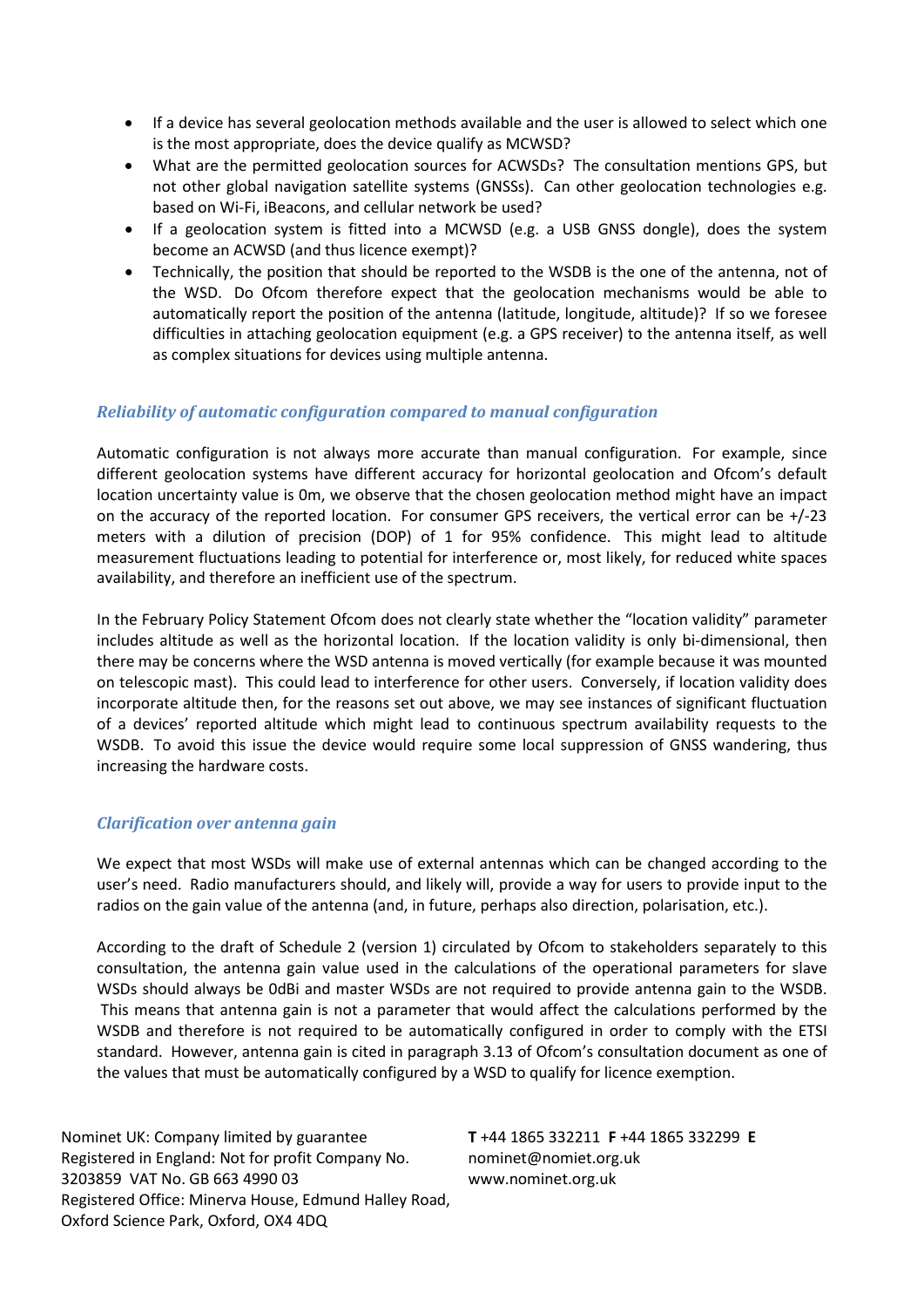Given all of these areas of concern regarding the accuracy of the data produced by ACWSDs, there is a risk that the availability of spectrum provided to ACWSDs will be lower than that provided to MCWSDs. Ultimately, this could lead users to preferring MCWSDs. With this in mind and based on the stringent requirements that Ofcom have outlined, it is questionable whether manufacturers will see a commercial benefit in producing ETSI compliant devices, which are more costly to produce.

## *Alternative proposals*

We are concerned that a licensing regime as proposed in the consultation would complicate the regulatory framework beyond the benefits that it might bring and in a manner that is disproportionate to the likelihood of interference to existing users. In fact, we wonder whether other approaches that do not need the introduction of a licensing regime are possible while still ensuring the protection for primary users.

## **Proposal 1**

We believe that in order to take additional precautions against interference but still maintain a licence exempt framework MCWSDs could automatically receive lower maximum transmitted power parameters from WSDBs than the ones ACWSD would. For example, it could be decided that MCWSDs are constrained to 0dBm on all channels whose maximum EIRP is higher than 0dBm. This additional power constraint could serve to further lower the chances of interference with existing users in a case of misconfiguration.

The constraints could be defined per device class, location, channel, etc, simply by communicating these parameters to the WSDBs, which will provide the available spectrum response accordingly.

The power limitations are very easy to set on the databases and would keep the TVWS regulatory framework lightweight while ensuring the possibility to tune the parameters in a more reactive way than having a licensing regime.

## **Proposal 2**

Alternatively, the Ofcom framework could introduce another parameter for devices, MCWSD or ACWSD, which will be added to the available spectrum request message. All MCWSDs that do not have a licence will be subject to a power constraint. They would therefore operate in a very power constrained licenceexempt regime, as presented in Proposal 1.

Owners of MCWSDs which want to use the spectrum as efficiently as ACWSDs will have to obtain a licence, as described in the consultation. We consider that a system like this would complement the licence-exempt framework by protecting primary users while having less potentially negative impact on the emerging market.

Nominet UK: Company limited by guarantee Registered in England: Not for profit Company No. 3203859 VAT No. GB 663 4990 03 Registered Office: Minerva House, Edmund Halley Road, Oxford Science Park, Oxford, OX4 4DQ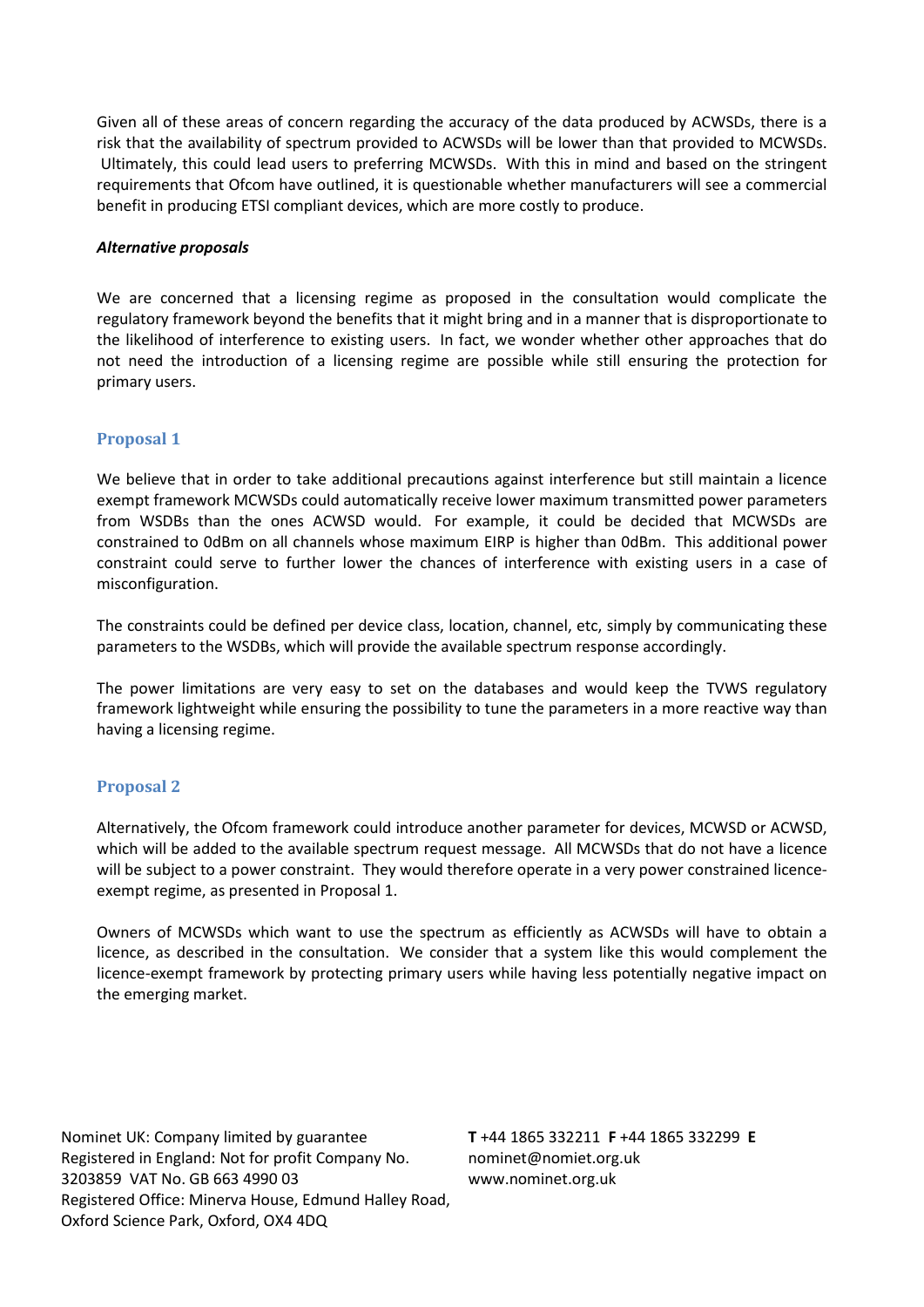# **Responses to questions**

## **Question 1**

*Do you agree with our assessment of the likely costs and benefits of our proposal to license MCWSDs as a transitional arrangement? Please provide any available evidence to support your response.*

We recognise that MCWSDs if misconfigured may generate interference to primary users and that, if the inputted device location is wrong, they would be difficult to localise for interference management. However, we observe that a market study of the impact on this regime has not been provided and therefore it is difficult to evaluate the benefits of this proposal.

The PMSE sector has operated manually configured devices in TV white spaces spectrum for many years without causing interference to other PMSE users or broadcasters. It is unclear why Ofcom considers that the users of TVWS devices are inherently less trustworthy than the licensed and unlicensed users of PMSE equipment. The benefits of the licensing regime, as opposed to a licence-exempt regime, are therefore unclear.

It is questionable as to whether the proposed licensing regime would actually be a "transitional arrangement". There are no devices on the market that conform to Ofcom's interpretation of the ETSI standard and Ofcom has not provided any compelling evidence to support its assertion that manufacturers will produce automatically configurable devices in three years.

In contrast, the experience of the PMSE sector's use of TV White Spaces spectrum and the recent TVWS pilot schemes provides evidence that the risk Ofcom is apparently seeking to mitigate is either purely theoretical, or very small indeed.

# **Question 2**

*If you agree that Ofcom should allow MCWSDs to operate in the UHF TV band within the TVWS framework, how long do you believe that the licensing regime would need to be in place?* 

According to the definition of MCWSDs provided in Section 3.13 any WSD whose parameters can be manually configured qualifies as a MCWSDs. We argue that without more precise technical specifications, all of the WSDs (or the vast majority) will always belong to the MCWSD category and that therefore the licensing regime will need to be in place permanently unless Ofcom moderates some of the requirements set out in the consultation.

We believe that this is a great pity and a missed opportunity to create a licence exempt regime that could unleash a wide range of innovation and help make the UK the leading player in spectrum sharing.

## **Question 3**

*If you agree that Ofcom should allow MCWSDs to operate in the UHF TV band within the TVWS framework, when do you believe it would be appropriated to conduct a review to assess whether there is an on going need to license MCWSDs?*

We believe that if the licensing regime is introduced it should be reviewed in three years time and a full assessment should be made as to the opportunity cost that the licensing regime has imposed on the development of TVWS applications and the UK's potential leadership position in spectrum sharing.

Nominet UK: Company limited by guarantee Registered in England: Not for profit Company No. 3203859 VAT No. GB 663 4990 03 Registered Office: Minerva House, Edmund Halley Road, Oxford Science Park, Oxford, OX4 4DQ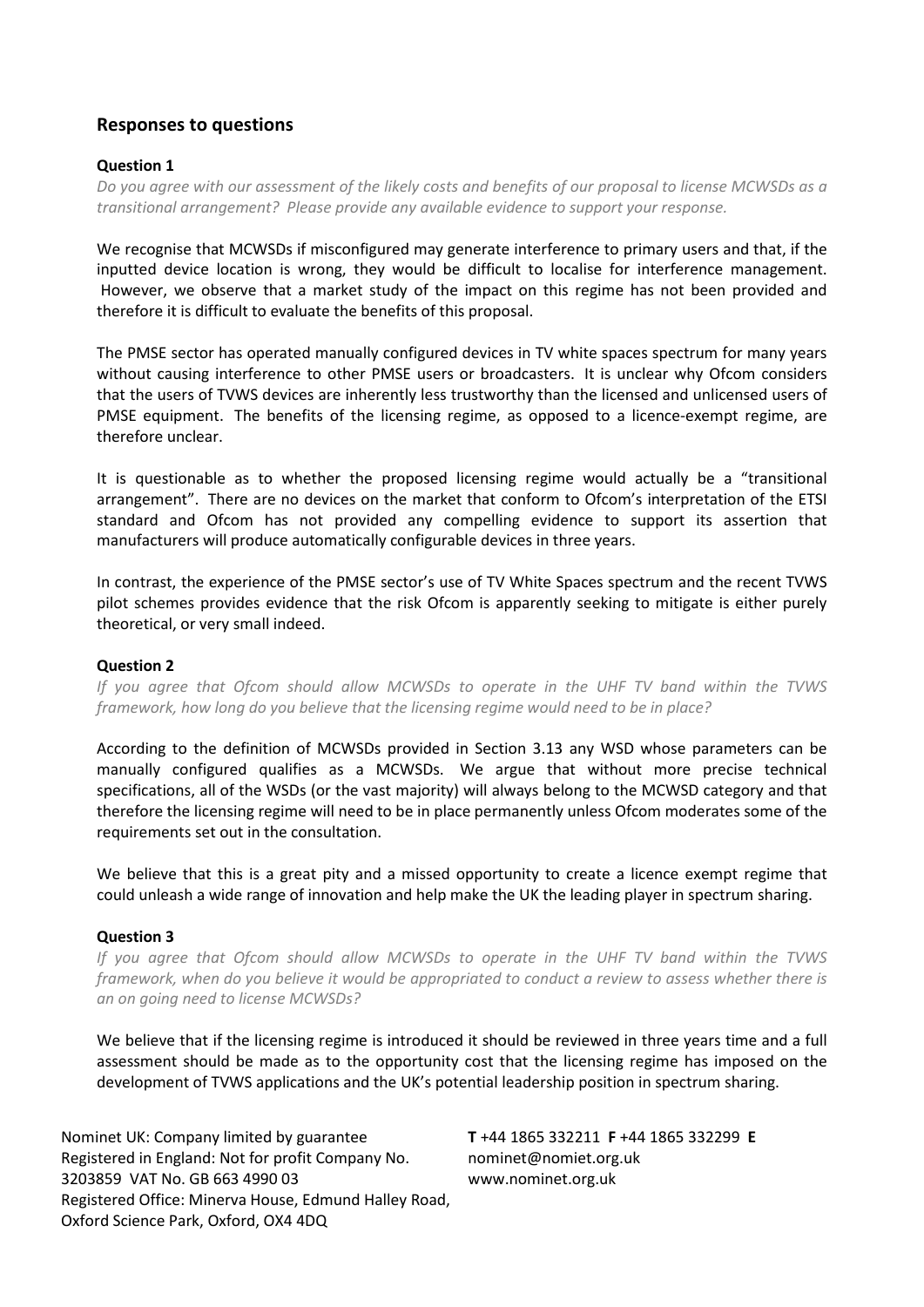#### **Question 4**

*Do you agree with the proposed terms of the draft licence as set out in Annex 5 and as discussed below?*

Our concerns about some of the terms of the draft licence are set out in our answers below.

#### **Question 5**

*Do you think it would be beneficial for the licensing regime for MCWDs to cover both masters and slaves?*

Yes, as this allows for flexible network configuration. Clearly a licence should cover the licensee for use of both master and slave devices.

## **Question 6**

*Do you agree that our licensing regime should only apply to type A devices?*

No, we do not agree. Type B (i.e. devices that are intrinsically mobile) will need to have a form of automated geolocation detection and reporting to the WSDB, but there may be other elements of configuration that are set manually. We see no reason to ban Type B MCWSDs from the licensing regime.

### **Question 7**

*Do you agree with our approach to allow a number of MCWSDs under the control of a single licensee to be subject to a single licence?*

Yes, we believe that this is a very important measure to mitigate the impact of Ofcom's proposals. A licensing regime based on licensing devices rather than individuals would be so expensive and bureaucratic as to be unworkable.

## **Question 8**

*Do you agree that the proposal for specific licence terms will mitigate the risks posed by the use of MCWSDs?*

We understand that the main risk that Ofcom aims to mitigate is interference to existing users of the UHF TV band. However, no licensing regime can mitigate the risk of all interference. Misconfigured or malfunctioning equipment designed for use at other frequencies has the potential to cause interference to the UHF TV band. It is notable that, to date, the most significant cause of interference to DTT signals has been from use of 4G spectrum.

The whole concept of having a central database providing authorisation to devices is designed to avoid interference. Ofcom's inclusion of the "cease WSD transmissions" function in the WSDB specification allows for rapid action to prevent interference should it occur. This is a more effective measure to mitigate the interference risk posed by the use of any TVWS devices.

It is notable that during the pilot projects there were no cases of interference with other users. Nor have there been interference cases caused by the licensed and unlicensed use of PMSE equipment. Experience therefore suggests that the risks which Ofcom is seeking to mitigate may have been overestimated.

Nominet UK: Company limited by guarantee Registered in England: Not for profit Company No. 3203859 VAT No. GB 663 4990 03 Registered Office: Minerva House, Edmund Halley Road, Oxford Science Park, Oxford, OX4 4DQ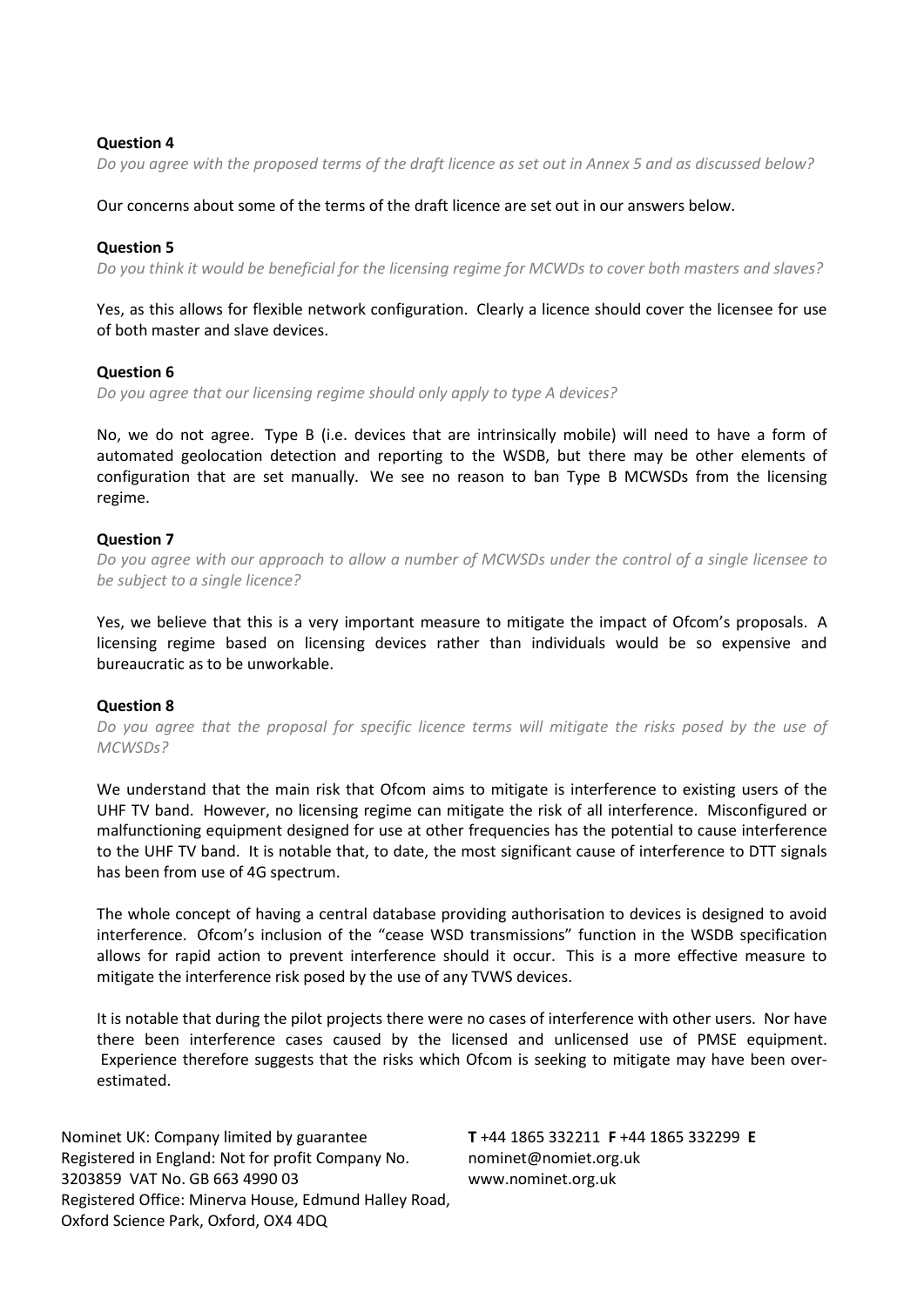## **Question 9**

*Do you consider the proposed licence terms are appropriate and proportionate?*

## Yes, subject to our comments above regarding the proportionality of imposing a licensing regime.

### **Question 10**

*Do you have any comments on our proposal to require applicants for licences to deploy MCWSDs to supply details of their QA process on application?*

We assume that the QA process relates to record keeping for locations of devices. It is unclear why Ofcom consider this to be a proportionate requirement in this licensing regime and we are unaware of any analogous requirements for PMSE licence holders. Furthermore, as the devices will need to report their location to the WSDB, the database provider will have a record of the locations as reported by the licensee.

## **Question 11**

*Do you agree with the proposed technical conditions of the draft licence?*

We agree with paragraph 5.38 of the consultation in that neither approaches should be precluded. However, we note that in principle there should not be any difference in the way MCWSD and ACWSD will contact the geolocation databases. This is especially true considering that Ofcom are proposing the licensing regime as temporary. Therefore we do not believe that the way device parameters are provided should be regulated - although we encourage standard approaches, e.g. IETF PAWS.

## **Question 12**

*Do you have any comments on the proposed duration for this licence?* 

We found the wording of Section 5.41 a bit unclear. If it means that the application process for the licence is evaluated only once and thereafter only annual payments will be required, then we agree with the approach.

#### **Question 13**

*Do you have any comments on our proposed licence fee of £1,500?*

We were surprised to see the very high level of Ofcom's proposed licence fee when compared to the licence fees charged for PMSE licences, where the most expensive annual fee is £168.

We understand that Ofcom's licence fees are based on its costs so either Ofcom has predicted that this licensing scheme will be very expensive to run compared to other licensing schemes, or Ofcom considers that there will be very few users of the MCWSD licences between whom to share the costs. Given the extensive trials, the many mitigations against interference and the fact that most of the technical work is being carried out by the WSDB providers, it is difficult to see why this licensing scheme would be particularly expensive for Ofcom to operate.

In considering the number of users between whom the costs should be shared Ofcom should consider that the licensing regime is being instigated to benefit all users of the UHF TV band. We would therefore

Nominet UK: Company limited by guarantee Registered in England: Not for profit Company No. 3203859 VAT No. GB 663 4990 03 Registered Office: Minerva House, Edmund Halley Road, Oxford Science Park, Oxford, OX4 4DQ